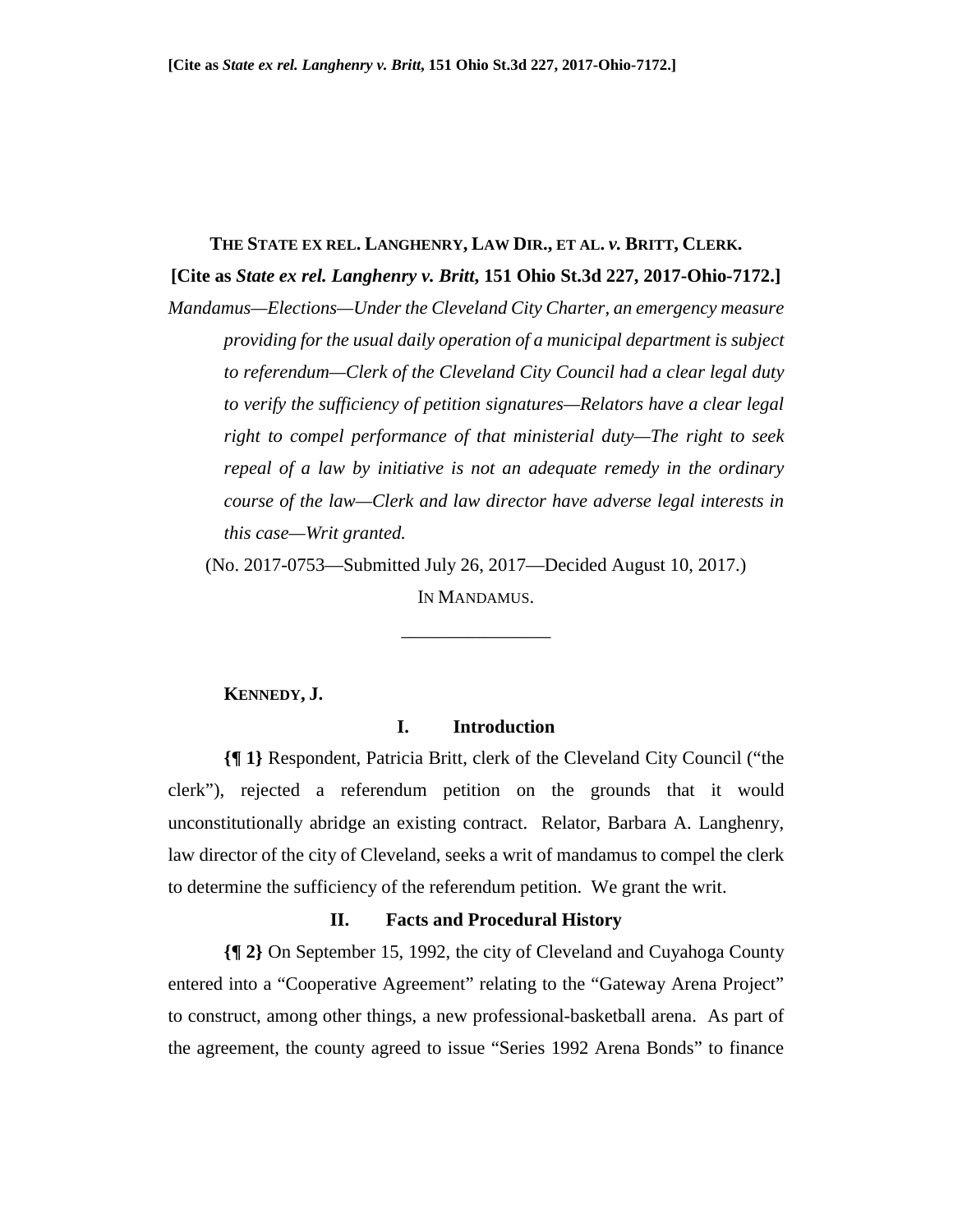the cost of constructing the arena. The county also agreed to make the construction funds available to the Gateway Economic Development Corporation of Greater Cleveland ("Gateway") through a revolving loan agreement.

**{¶ 3}** To assist with the financing, the city passed Cleveland Ordinance No. 324-92, exempting arena admissions proceeds from municipal taxation, so long as the Series 1992 Arena Bonds remained outstanding. The ordinance required Gateway to place in trust the amount it otherwise would have paid to the city in taxes, with those funds being used to service the bonds and with the excess payable to the city's general revenue fund.

**{¶ 4}** Twenty-five years later, on April 24, 2017, the Cleveland City Council adopted Cleveland Ordinance No. 305-17. The ordinance contained two relevant provisions. First, it added an admission-proceeds tax exemption relating to new "Series 2017 Arena Bonds" issued by Cuyahoga County to finance renovations to the arena. The exemption, issued under similar terms and conditions as the original 1992 tax exemption, would remain in effect so long as the Series 2017 Arena Bonds remained outstanding. Second, the ordinance authorized the city's directors of finance and law to enter into an amendment to the Cooperative Agreement.

**{¶ 5}** The city council approved the ordinance as an emergency measure, to take effect immediately, by a vote of more than two-thirds of the members. Cleveland Ordinance No. 305-17 therefore became effective on April 25, 2017.

**{¶ 6}** Also on April 25, 2017, the city, through its directors of finance and law, and Cuyahoga County executed "Supplemental Agreement No. 1" to the Cooperative Agreement. Supplemental Agreement No. 1 was based on the county's issuance of Series 2017 Arena Bonds to finance improvements to the arena. This agreement recognized the city's commitment to keep admissions proceeds exempt from taxation during the life of the Series 2017 Arena Bonds so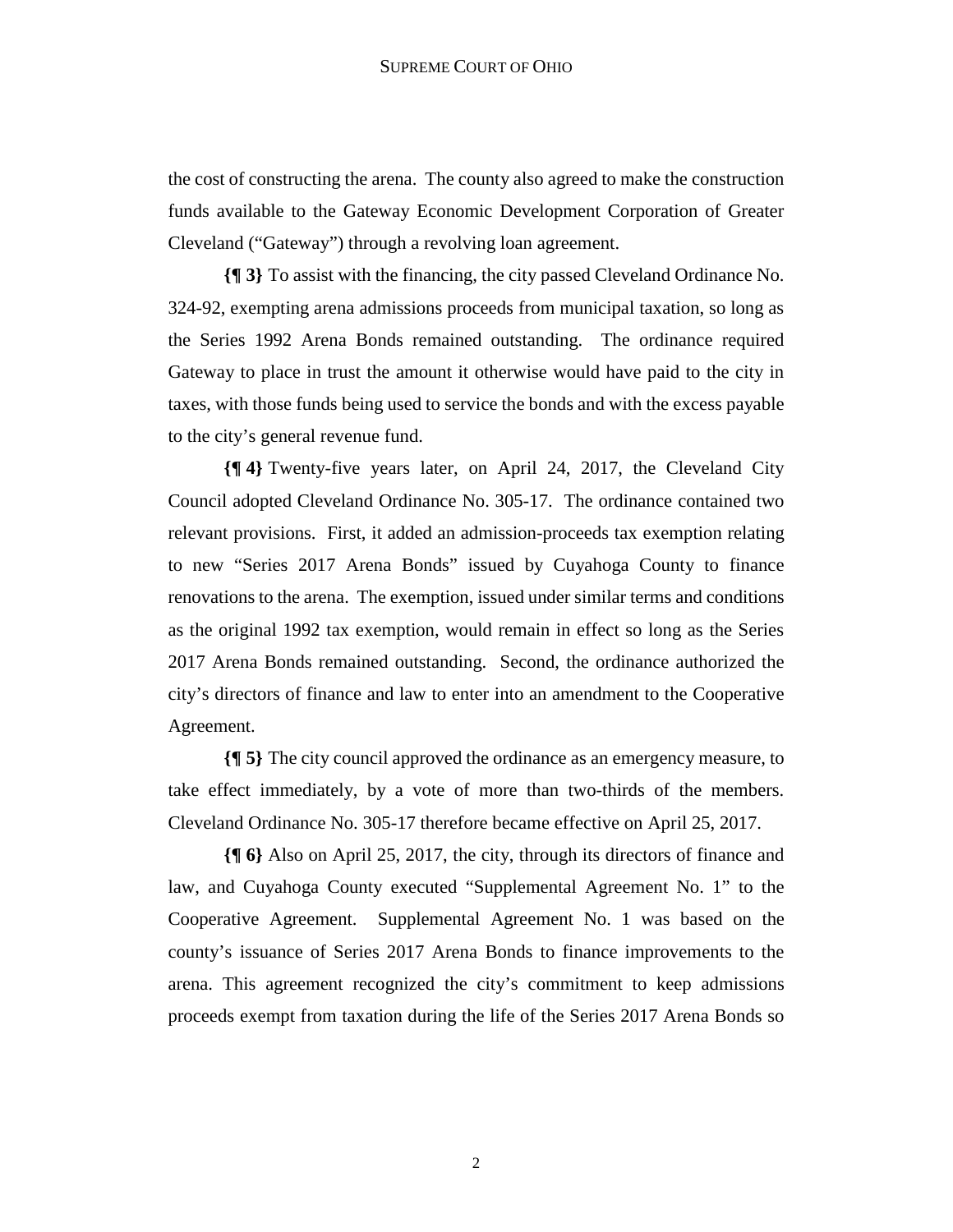long as the amount Gateway otherwise would have paid to the city in taxes is held in trust to service the bonds.

**{¶ 7}** On May 22, 2017, the clerk received a petition for a referendum on Cleveland Ordinance No. 305-17. Upon receipt of the petition, the clerk did not determine the sufficiency of the signatures on the part-petitions. Instead, acting through her deputy clerk, she rejected the petition on the ground that repealing Cleveland Ordinance No. 305-17 "would unconstitutionally impair an already existing and binding contract."

**{¶ 8}** On May 26, 2017, Diane S. Bufford, Jennifer A. Blakeney, Verdia Y. Conner, Khalilah A. Worley, and Linda C. Robinson sent a letter to the law director, demanding that she exercise her authority to seek a writ of mandamus compelling the clerk to accept the petition. In response, Langhenry commenced the present complaint for a writ of mandamus.

**{¶ 9}** On July 12, 2017, we denied motions to dismiss and issued an alternative writ of mandamus. 149 Ohio St.3d 1470, 2017-Ohio-5799, 77 N.E.3d 992. In the same order, we granted Bufford, Blakeney, Conner, Worley, and Robinson leave to intervene as relators. *Id*.

# **III. Legal Analysis**

# *A. The Law Director Is Entitled to a Writ of Mandamus*

**{¶ 10}** To be entitled to a writ of mandamus, a relator must establish, by clear and convincing evidence, (1) a clear legal right to the requested relief, (2) a clear legal duty on the part of the respondent to provide it, and (3) the lack of an adequate remedy in the ordinary course of the law. *State ex rel. Waters v. Spaeth*, 131 Ohio St.3d 55, 2012-Ohio-69, 960 N.E.2d 452, ¶ 6. Although this case primarily concerns the first two prongs—clear legal right and clear legal duty—the clerk also disputes the third element.

**{¶ 11}** A writ of mandamus is not available if the relator has an adequate remedy in the ordinary course of the law. *State ex rel. JobsOhio v. Goodman*, 133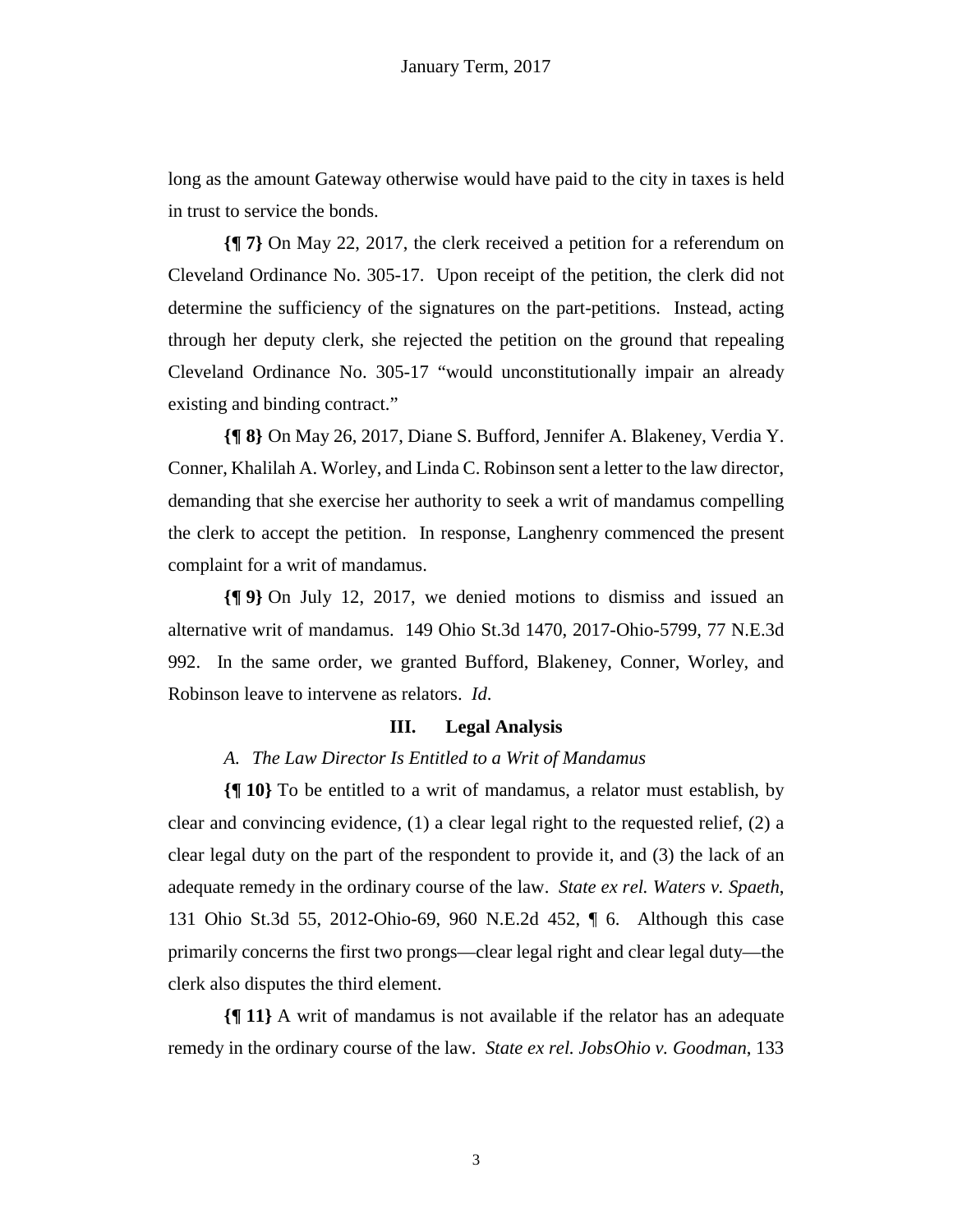Ohio St.3d 297, 2012-Ohio-4425, 978 N.E.2d 153, ¶ 15. The clerk contends that there is an adequate remedy available: opponents of the ordinance could attempt to repeal it by initiative. But "[t]he principle that mandamus will not lie where there is an adequate remedy in the ordinary course of the law signifies such latter remedy in the *courts*." (Emphasis sic.) *State ex rel. Conn v. Noble*, 165 Ohio St. 564, 566, 138 N.E.2d 302 (1956) (rejecting claim that the right of initiative was an adequate remedy at law). The relators in this case have no adequate remedy in the *ordinary* course of the law. We therefore must consider whether they have shown the existence of a legal right and a legal duty.

## *1. The right of referendum under the Cleveland City Charter*

**{¶ 12}** The constitutional right of referendum " ' "amount[s] to a veto power, over enactments of representative bodies." ' " *State ex rel. LetOhioVote.org v. Brunner*, 123 Ohio St.3d 322, 2009-Ohio-4900, 916 N.E.2d 462, ¶ 18, quoting *Eastlake v. Forest City Ents., Inc.*, 426 U.S. 668, 673, 96 S.Ct. 2358, 49 L.Ed.2d 132 (1976), quoting *James v. Valtierra*, 402 U.S. 137, 141, 91 S.Ct. 1331, 28 L.Ed.2d 678 (1971). The Ohio Constitution reserves to the people the right to referenda of laws passed by the General Assembly and provides that no law shall go into effect for a period of 90 days following enactment, so as to allow time for a referendum. Ohio Constitution, Article II, Section 1c. However, there are certain categories of state laws to which the right of referendum does not extend, one of which is emergency laws that go into effect immediately. Ohio Constitution, Article II, Section 1d.

**{¶ 13}** The Cleveland City Charter provision governing municipal referenda is significantly different. Under the charter, an emergency measure may address either of two contingencies: (1) it may be "for the immediate preservation of the public peace, property, health, or safety," or (2) it may "provid[e] for the usual daily operation of a Municipal department." Cleveland City Charter Section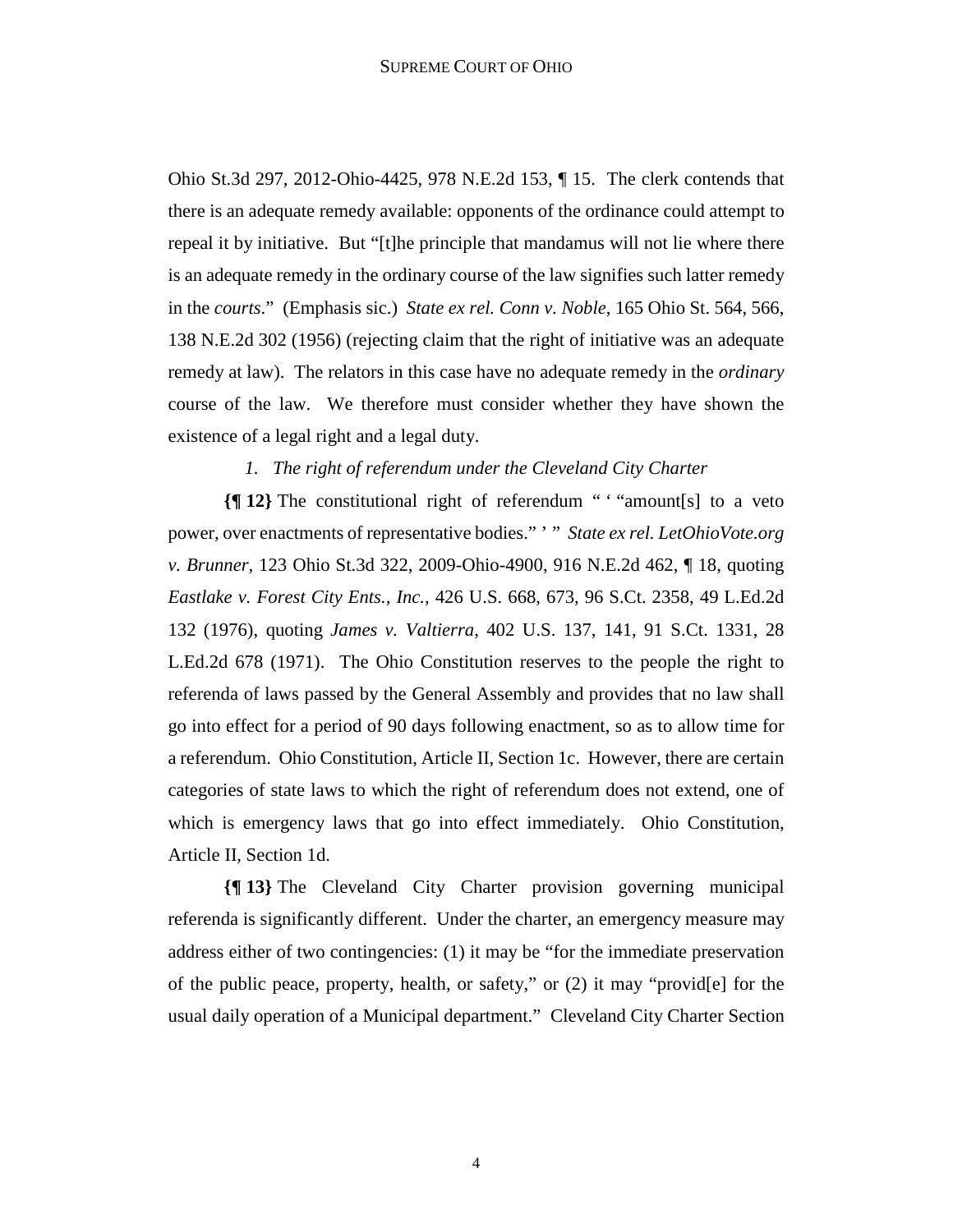36. One category of emergency legislation is subject to the right of referendum, and the other is not:

Ordinances passed as emergency measures for the immediate preservation of the public peace, property, health, or safety and providing for the refinancing of bonds, notes or other securities of the City shall not be subject to referendum. Otherwise, emergency measures shall be subject to referendum in like manner as other ordinances, except that they shall go into effect at the time indicated in the ordinances.

Cleveland City Charter Section 64.

**{¶ 14}** The first clause of Cleveland Ordinance No. 305-17 states, "[T]his ordinance constitutes an emergency measure providing for the usual daily operation of a municipal department." By its plain language, Cleveland Ordinance No. 305- 17 is subject to referendum.

### *2. The authority of the clerk*

**{¶ 15}** The central question in this case is whether the clerk had the authority to reject the referendum petition. As a general rule, when reviewing the sufficiency of a petition, municipal legislative officials have limited discretion to assess matters of form and no authority to review matters of substance such as the legality of the proposed measure. *See State ex rel. N. Main St. Coalition v. Webb*, 106 Ohio St.3d 437, 2005-Ohio-5009, 835 N.E.2d 1222, ¶ 30-31 (village clerk exceeded her authority by deciding that the initiative petition involved a subject that the village was not authorized to control by legislative action).

**{¶ 16}** The Cleveland charter confers no greater discretion upon the clerk. "When [a referendum] petition is filed with the Clerk of the Council he shall determine the sufficiency thereof in the manner provided in this Charter for an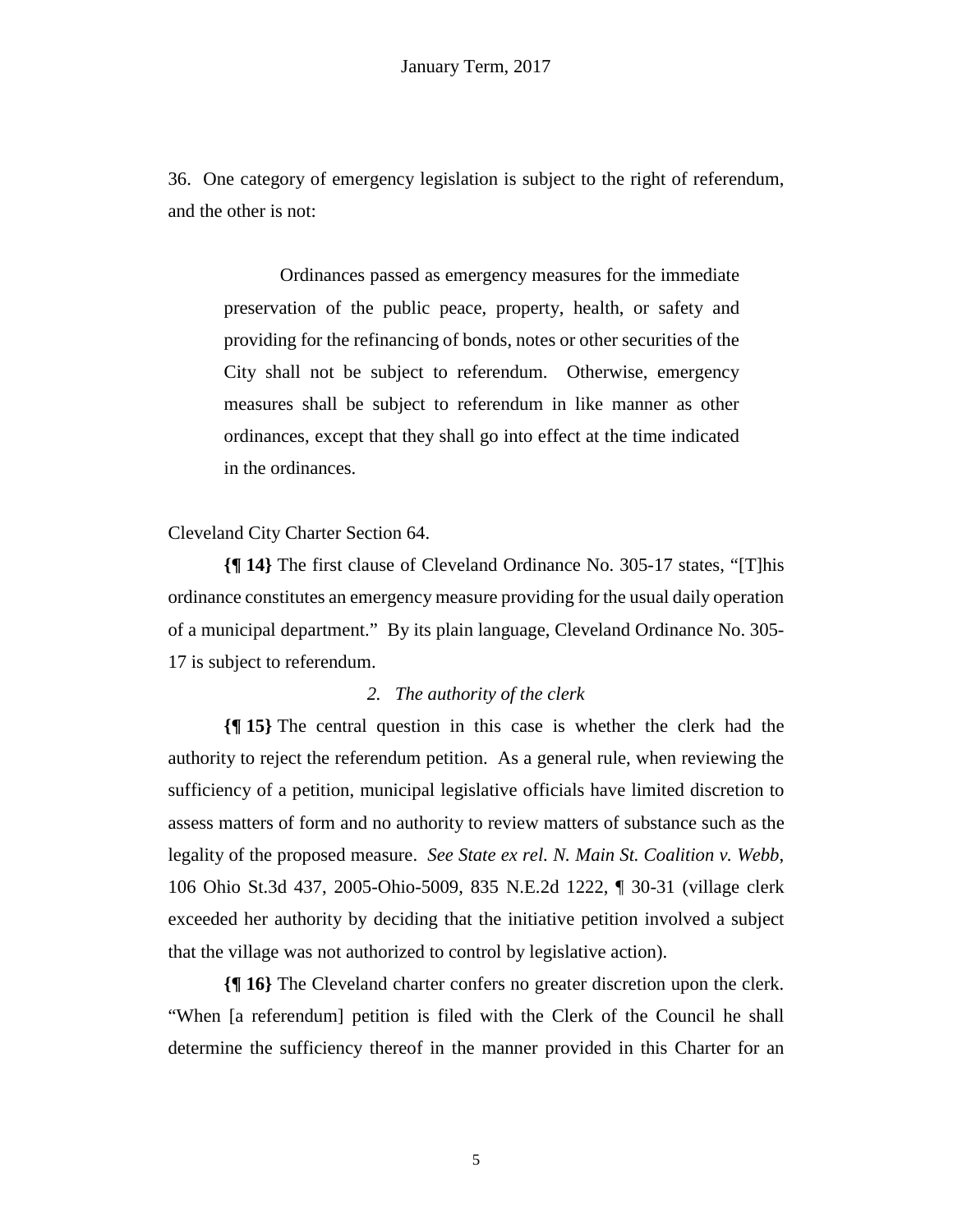initiative petition for an ordinance." Cleveland City Charter Section 60. In accordance with Section 51 of the Cleveland City Charter, the clerk shall determine whether the petition has been signed by the required number of qualified electors. Cleveland City Charter Section 51.

**{¶ 17}** The clerk suggests a number of reasons why it was within her discretion to reject the petition. She argues that the petition was untimely because the emergency ordinance had already gone into effect before it was filed, but she cites no authority for her proposition that a referendum petition must in all cases be filed before the ordinance goes into effect. Indeed, Section 64 of the Cleveland City Charter clearly contemplates that some emergency measures will be subject to referendum notwithstanding the fact that they take effect immediately. The final sentence of Section 64 even addresses what happens when an ordinance is rejected in a referendum after taking effect:

If, when submitted to a vote of the electors of the City, an emergency measure be not approved by a majority of those voting thereon, it shall be considered repealed as regards any further action thereunder; but the measure so repealed shall be deemed sufficient authority for payment in accordance with the ordinance, of any expense incurred previous to the referendum vote thereon.

Rejecting the petition on the grounds that it was untimely would therefore have been an error and an abuse of discretion.

**{¶ 18}** Alternatively, the clerk contends that she was within her rights to reject the referendum petition because Cleveland Ordinance No. 305-17 was an administrative measure and therefore not subject to referendum. The constitutional power of referendum applies to matters that municipalities are authorized to control "by legislative action." Ohio Constitution, Article II, Section1f. When a city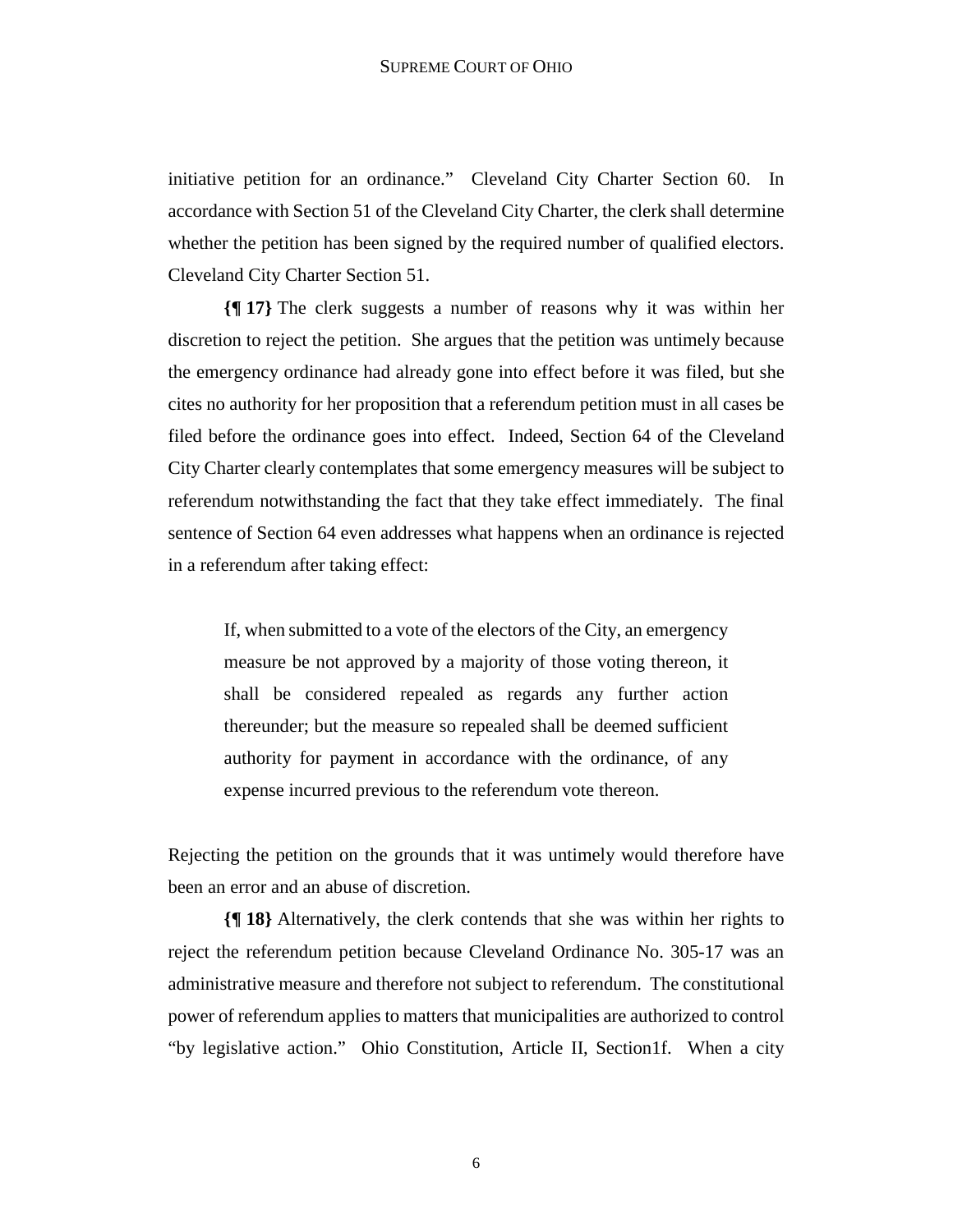council acts in an *administrative* fashion, its resolutions and ordinances are not subject to referendum. *State ex rel. Ebersole v. Delaware Cty. Bd. of Elections*, 140 Ohio St.3d 487, 2014-Ohio-4077, 20 N.E.3d 678, ¶ 27. We need not reach the question whether the clerk has discretion to determine whether a measure is administrative, because Cleveland Ordinance No. 305-17 is a legislative measure.

**{¶ 19}** "The test for determining whether an action is legislative or administrative is 'whether the action taken is one enacting a law, ordinance, or regulation, or executing a law, ordinance, or regulation already in existence.' " *Id*. at ¶ 30, quoting *Donnelly v. Fairview Park*, 13 Ohio St.2d 1, 233 N.E.2d 500 (1968), paragraph two of the syllabus. Stated differently, an ordinance that merely carries out the policy or purpose already declared by the legislative body is an administrative action. *State ex rel. Citizen Action for a Livable Montgomery v. Hamilton Cty. Bd. of Elections*, 115 Ohio St.3d 437, 2007-Ohio-5379, 875 N.E.2d 902, ¶ 44. So, for example, approval of a development plan that comports with existing zoning regulations is administrative. *State ex rel. Oberlin Citizens for Responsible Dev. v. Talarico*, 106 Ohio St.3d 481, 2005-Ohio-5061, 836 N.E.2d 529, ¶ 27-28. But an amendment to the zoning code itself is a legislative act. *See State ex rel. Hazel v. Cuyahoga Cty. Bd. of Elections*, 80 Ohio St.3d 165, 168-169, 685 N.E.2d 224 (1997).

**{¶ 20}** In 1992, Cleveland City Council approved a tax abatement to help finance the *construction* of a downtown basketball arena. That abatement contained a sunset provision: it expired upon repayment of the Series 1992 Arena Bonds. The city did not, in 1992, obligate itself to pay for future renovations to the arena. Cleveland Ordinance No. 305-17 therefore represents the adoption of a new policy and a new undertaking: the refurbishment of the arena, financed by Series 2017 Arena Bonds. City officials in 2017 had no legislative authority to enter into a new agreement with the county absent an enabling ordinance. We therefore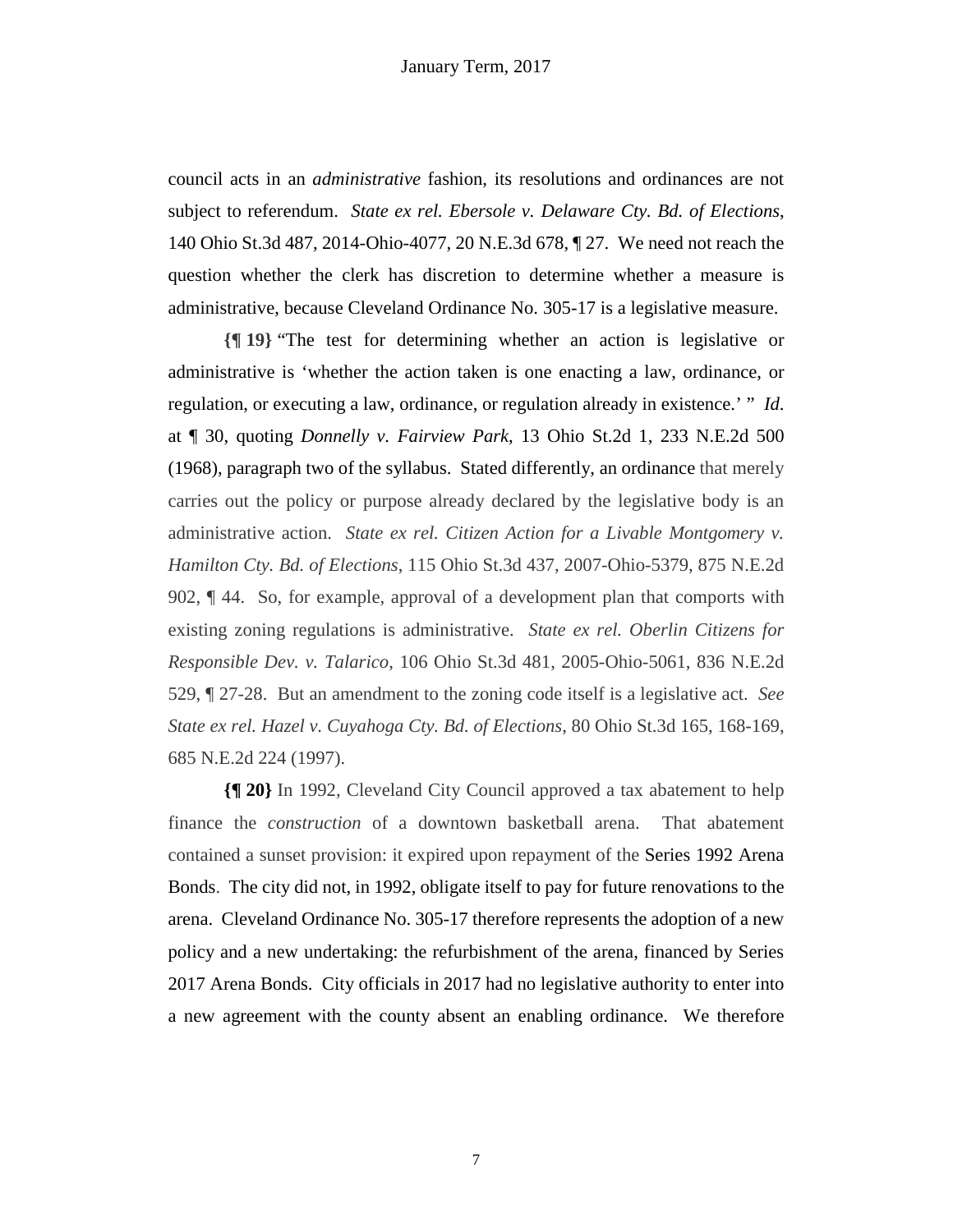conclude that Cleveland Ordinance No. 305-17 is a legislative measure and not an administrative one.

**{¶ 21}** Finally, the clerk contends that she was correct to reject the referendum petition because it is unconstitutional. Whether the referendum is unconstitutional is a different question from whether the clerk has the legal authority to make that determination. To bridge the gap, the clerk posits a distinction between the referendum petition itself and the substance of the petition, claiming that she

has not made a determination as to the legality or constitutionality of the substantive terms of the referendum petition or the Ordinance. Instead, [she] has applied a separate legal principle \* \* \* to determine that the referendum petition itself, not the substance of the measure being initiated or the Ordinance that is sought to be repealed, violates the Contract Clause.

This proposed distinction finds no support in the Cleveland City Charter or the jurisprudence of this court. In fact, it conflicts with the rule that "the city council [cannot] assess the constitutionality of a proposal, because that role is reserved for the courts." *State ex rel. Ebersole v. Powell*, 141 Ohio St.3d 17, 2014-Ohio-4283, 21 N.E.3d 274, ¶ 6.

**{¶ 22}** *Powell* suggests that we should grant the writ of mandamus without reaching the constitutional question. *See id*. at ¶ 13-14. One of the amici, the Cavaliers Operating Company, L.L.C., argues that we should *deny* the writ without reaching the constitutional question.

**{¶ 23}** Cavaliers urges the court to find that the referendum is a nullity because it seeks to repeal legal authorization of acts that have already been fully performed. Cleveland Ordinance No. 305-17 authorized city officials to enter into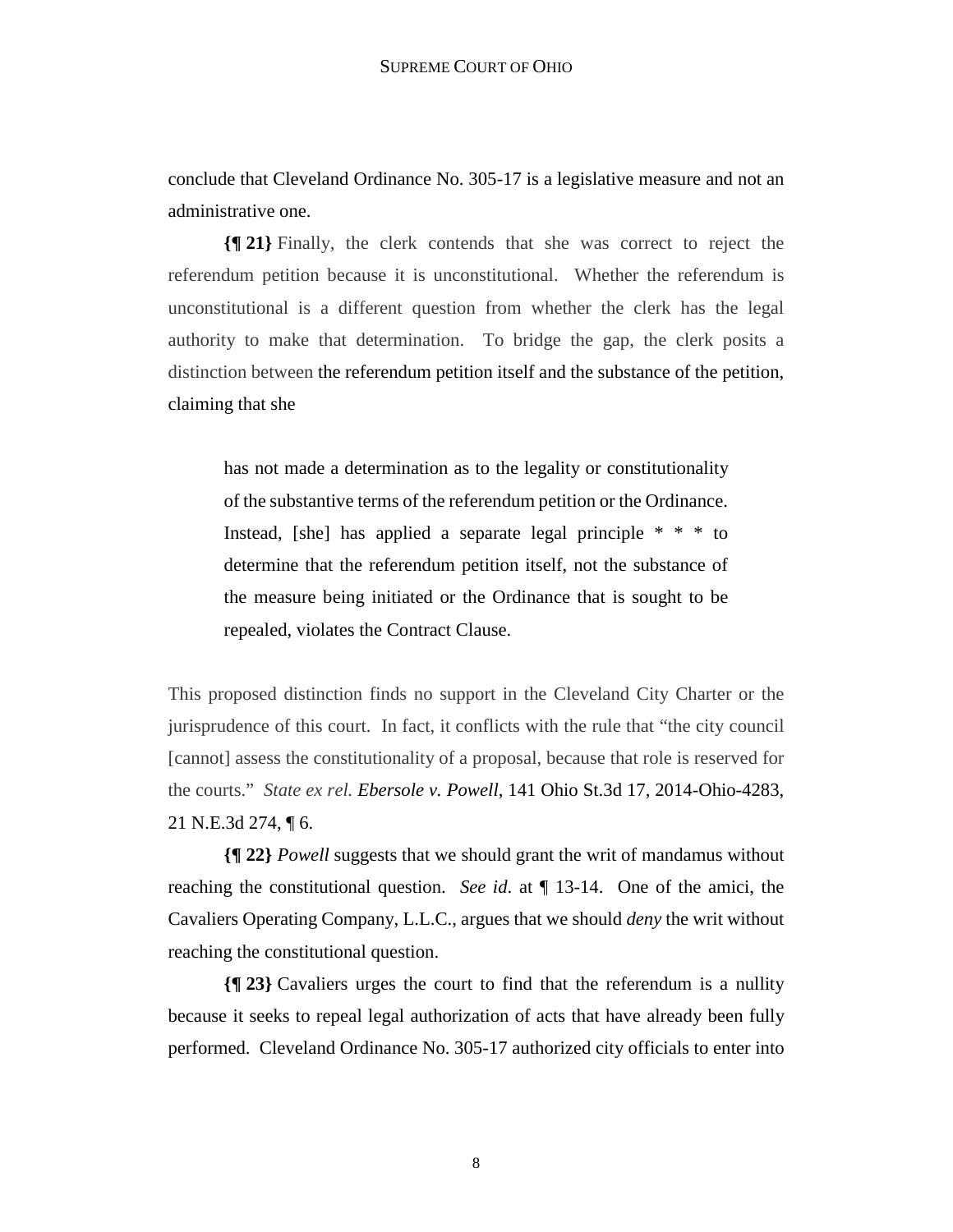the Supplemental Agreement, and they have done so. According to Cavaliers, therefore, there is nothing left for a referendum to invalidate. This argument rests on a false premise. Cleveland Ordinance No. 305-17 contained a second relevant provision, namely, the admission-proceeds tax exemption in connection with the Series 2017 Arena Bonds. That provision has not been fully performed. Therefore, Cavaliers' mootness argument is not well taken.

**{¶ 24}** The clerk had a clear legal duty to perform the ministerial function of her office—verifying the sufficiency of the petition signatures—and relators have a clear legal right to compel the performance of that duty. Relators are without an adequate remedy in the ordinary course of the law. We therefore grant the writ of mandamus.

#### *3. The constitutional claim*

**{¶ 25}** In light of the foregoing analysis, it is unnecessary to address the underlying constitutional question at this juncture. *See Ebersole v. Powell*, 141 Ohio St.3d 17, 2014-Ohio-4283, 21 N.E.3d 274, at ¶ 13 ("The proper time for an aggrieved party to challenge the constitutionality of the charter amendment is after the voters approve the measure, assuming they do so").

# *B. The Law Director Has Standing*

**{¶ 26}** None of the seven justices has expressed any disagreement with the premise set forth above: the clerk violated the Cleveland City Charter when she refused to carry out her ministerial duty. But the dissenting justices would dismiss the case. They would hold that the law director and the clerk are not adverse parties. That, however, is not so.

**{¶ 27}** The charter commands that when a city officer "fails to perform any duty required by law," the law director "shall" make an application for a writ of mandamus. Cleveland City Charter Section 89. The clerk failed to perform a duty required by law when she refused to review the petition, so the law director was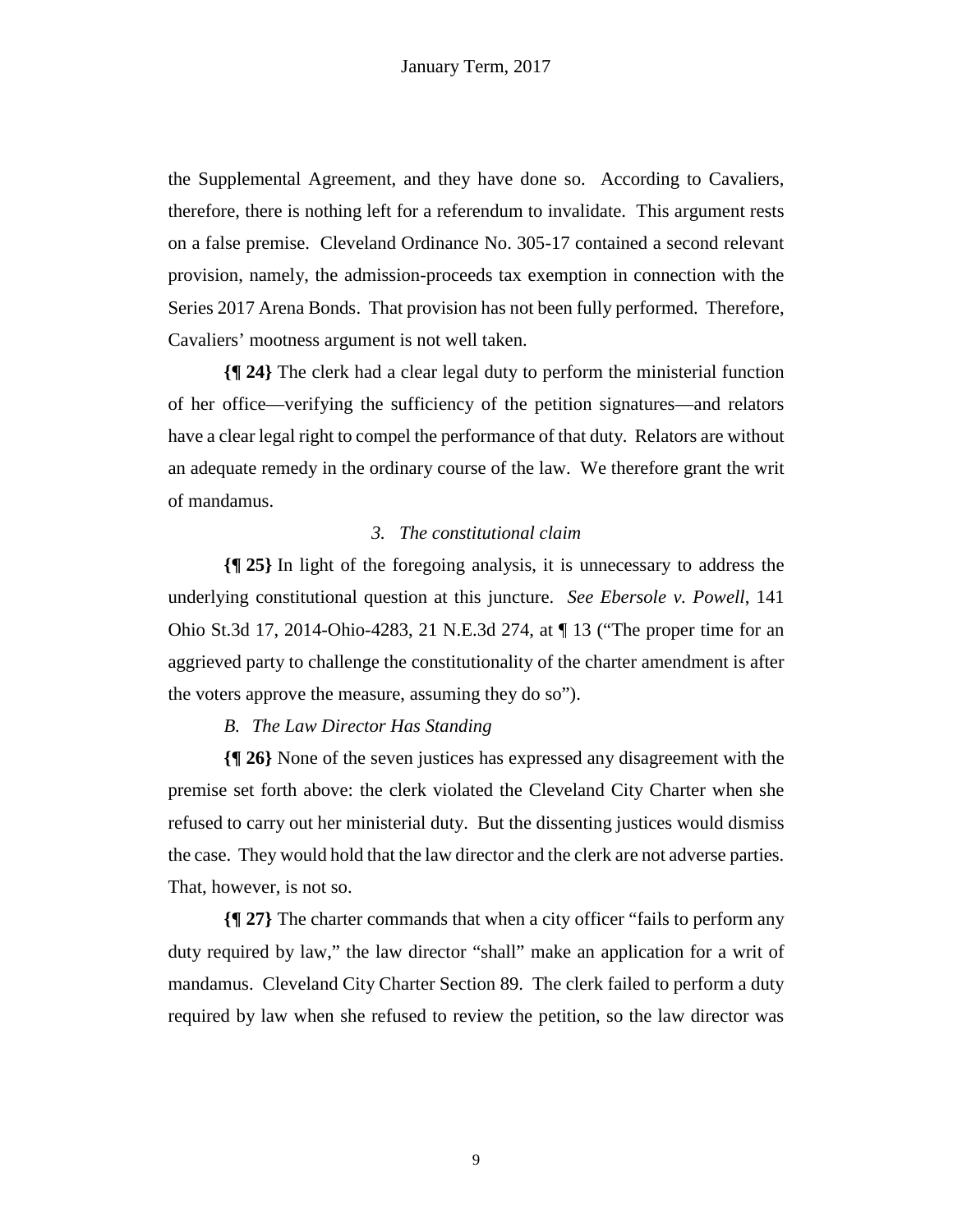legally required to file this lawsuit. The law director would have been in violation of the charter if she had not done so.

**{¶ 28}** The dissenting justices seem to think that there is no adversity of interest between the parties because the director of law worked with the city council and the mayor on the deal to renovate the arena. But the issue before us is not whether the arena deal should go forward. The issue here is simpler: whether the clerk must determine the sufficiency of the petition and, if the petition is sufficient, allow the people to vote on the referendum. One may reasonably be in favor of both the arena renovation and providing citizens the opportunity to vote on the renovation.

**{¶ 29}** Moreover, there is a genuine dispute in this case because the charter mandates that the law director file a mandamus action if the clerk fails to perform any of her duties. And here, the clerk has failed to perform a duty. The law director argues that the clerk must review the sufficiency of the petition. The clerk argues that she does not have to complete this task, because the proposed referendum is unconstitutional. Therefore, the law director and the clerk have adverse legal interests in this case.

**{¶ 30}** In addition, the adversity requirement is met because in filing this mandamus action, the law director was defending a "public right" and it has long been understood that "the people are regarded as the real party" in such a lawsuit. *State ex rel. Nimon v. Springdale*, 6 Ohio St.2d 1, 5, 215 N.E.2d 592 (1966).

**{¶ 31}** In reaching the opposite conclusion, the dissent relies on three cases that are highly distinguishable because none of them involves a director of law or her responsibility to ensure that an officer of a municipal corporation performs her public duty according to charter and statute. In *State ex rel. Wood v. McClelland*, a lawyer representing a mortgagor in a foreclosure action filed a writ of prohibition in his own name attempting to prevent the judge and magistrate in the underlying action from exercising jurisdiction over a count in the complaint. 140 Ohio St.3d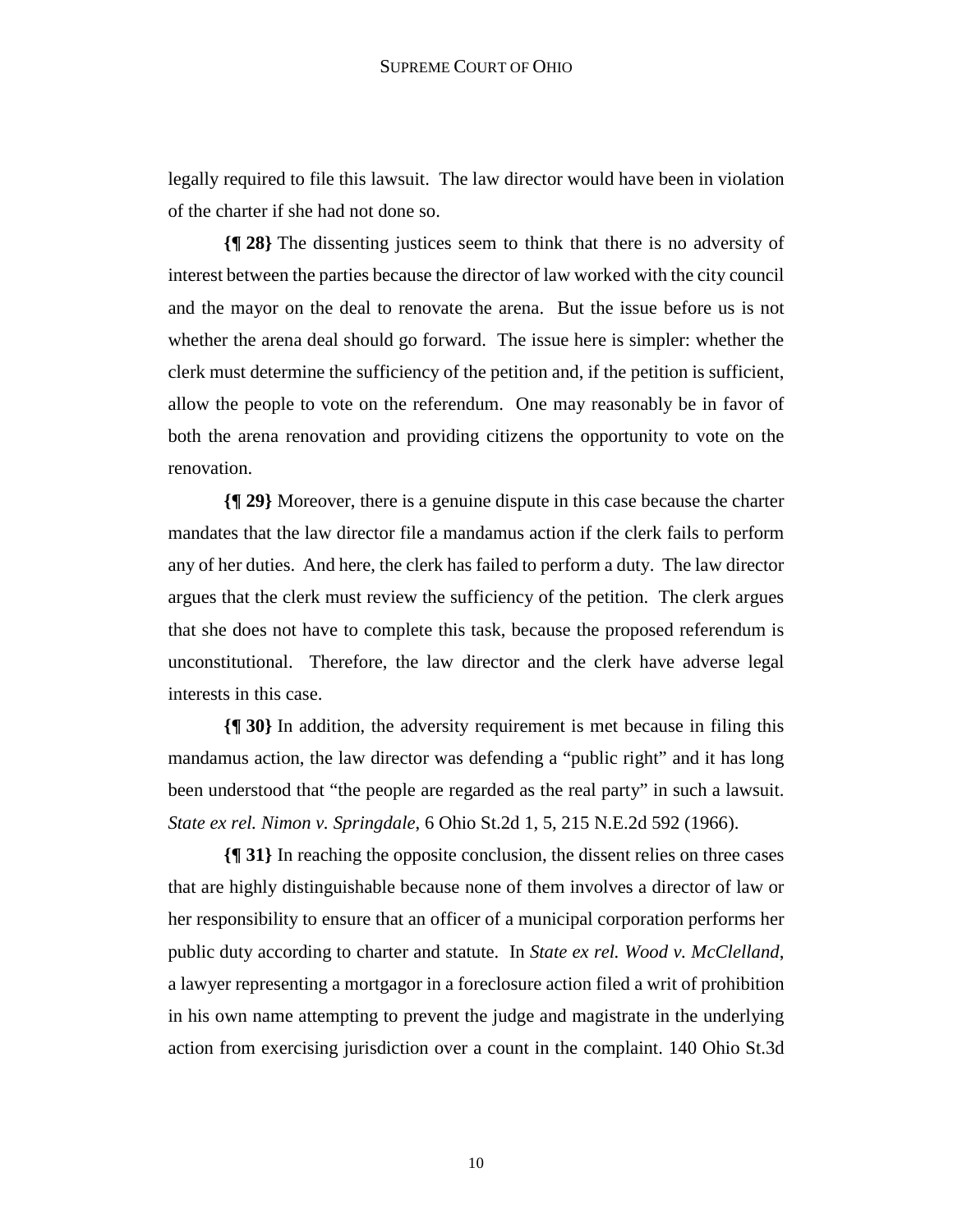331, 2014-Ohio-3969, 18 N.E.3d 423, ¶ 1-2, 10. In *State ex rel. Lorain Cty. Bd. of Commrs. v. Lorain Cty. Court of Common Pleas*, we granted a writ of prohibition preventing a common pleas judge from ordering the county commissioners to pay the sheriff to provide security for court operations, because no lawsuit had been filed between the commissioners and the sheriff. 143 Ohio St.3d 522, 2015-Ohio-3704, 39 N.E.3d 1245, ¶ 2, 21, 26-27. Lastly, in *Kincaid v. Erie Ins. Co*., this court correctly held that when an insured has not actually presented a claim for expenses to an insurer for payment, "there is no actual controversy." 128 Ohio St.3d 322, 2010-Ohio-6036, 944 N.E.2d 207, ¶ 20.

**{¶ 32}** One wonders what would happen if the dissent's view carried the day. In this case, the intervenors sought to dismiss the law director's lawsuit and to pursue their own taxpayer lawsuit. In moving to dismiss, the intervenors raised arguments similar to those advanced by the dissent today. The court voted six to one to overrule the intervenors' motion to dismiss and allowed them to intervene in this lawsuit. 149 Ohio St.3d 1470, 2017-Ohio-5799, 77 N.E.3d 992. As a consequence, the intervenors filed an application to dismiss their separate taxpayer lawsuit, which this court granted. *Cleveland ex rel. Blakeney v. Britt*, 150 Ohio St.3d 1402, 2017-Ohio-5832, 78 N.E.3d 904.

**{¶ 33}** Imagine if the court now reversed course and, as urged by the dissent, dismissed the law director's lawsuit. Almost certainly, the intervenors would refile the lawsuit they had dismissed. The Cleveland City Charter allows for a taxpayer lawsuit if after demand upon the law director, the law director fails to file a lawsuit. Cleveland City Charter Section 90. If the dissent's view were adopted, we would have to figure out how to apply this provision. There are only two possible options.

**{¶ 34}** One possibility is that we could say that the taxpayers could not pursue their lawsuit because the law director had not failed to file a lawsuit indeed, the law director filed one and we dismissed it. This would be a literal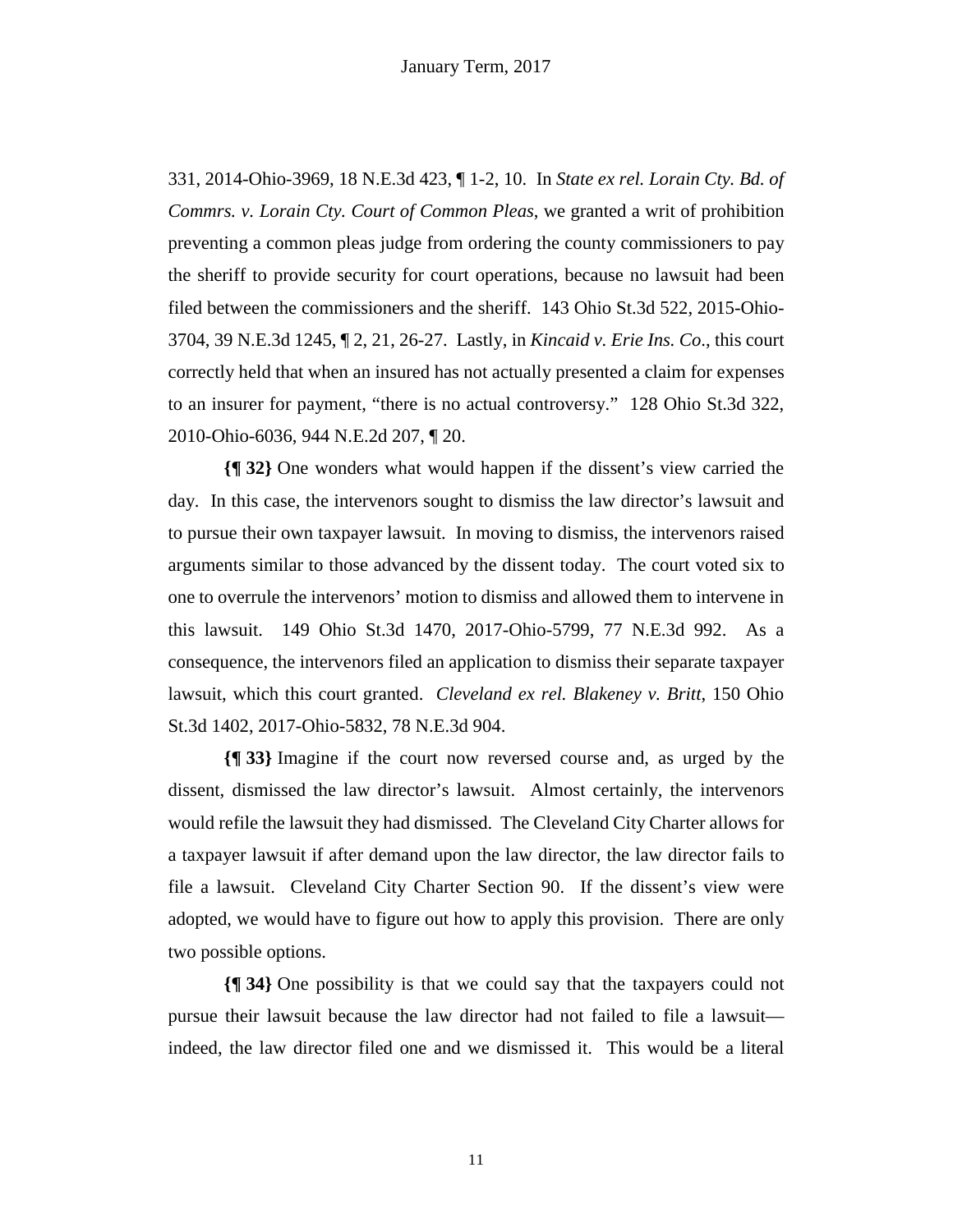reading of the charter. The result, though, would be that no one could challenge the clerk's refusal to follow the law—not the law director, because, in the dissent's view, there was not the requisite adversity and not the taxpayers, because the law director had not failed to file a lawsuit. It is the ultimate Catch-22: heads, the city wins; tails, the taxpayers lose.

**{¶ 35}** The other possibility is that we could decide to ignore the "fail to file" requirement because we had dismissed the law director's lawsuit. This scenario would at least preserve the rights guaranteed to taxpayers under the charter. But it would not get the opponents of the referendum what they want. Faced with such a lawsuit, we would have little choice but to grant the writ of mandamus: municipal clerks plainly do not have the authority under Ohio law to decide whether a referendum petition is constitutional. So under this scenario—if the dissent's view were to carry the day—the result would be the same as the one reached by the majority today. All we would be doing is delaying the inevitable.

# **IV. Conclusion**

**{¶ 36}** For the reasons stated above, we hold that relators are entitled to the requested writ of mandamus.

Writ granted.

O'NEILL, FISCHER, and DEWINE, JJ., concur.

O'DONNELL, J., dissents, with an opinion joined by O'Connor, C.J., and French, J.

\_\_\_\_\_\_\_\_\_\_\_\_\_\_\_\_\_

#### **O'DONNELL, J., dissenting.**

**{¶ 37}** Respectfully, I dissent.

**{¶ 38}** Before this court will issue a writ of mandamus, the circumstances must demonstrate that the relator has a clear legal right to the relief prayed for, that the respondent is under a clear legal duty to perform the requested act, and that the relator has no plain and adequate remedy at law. *State ex rel. Manley v. Walsh*, 142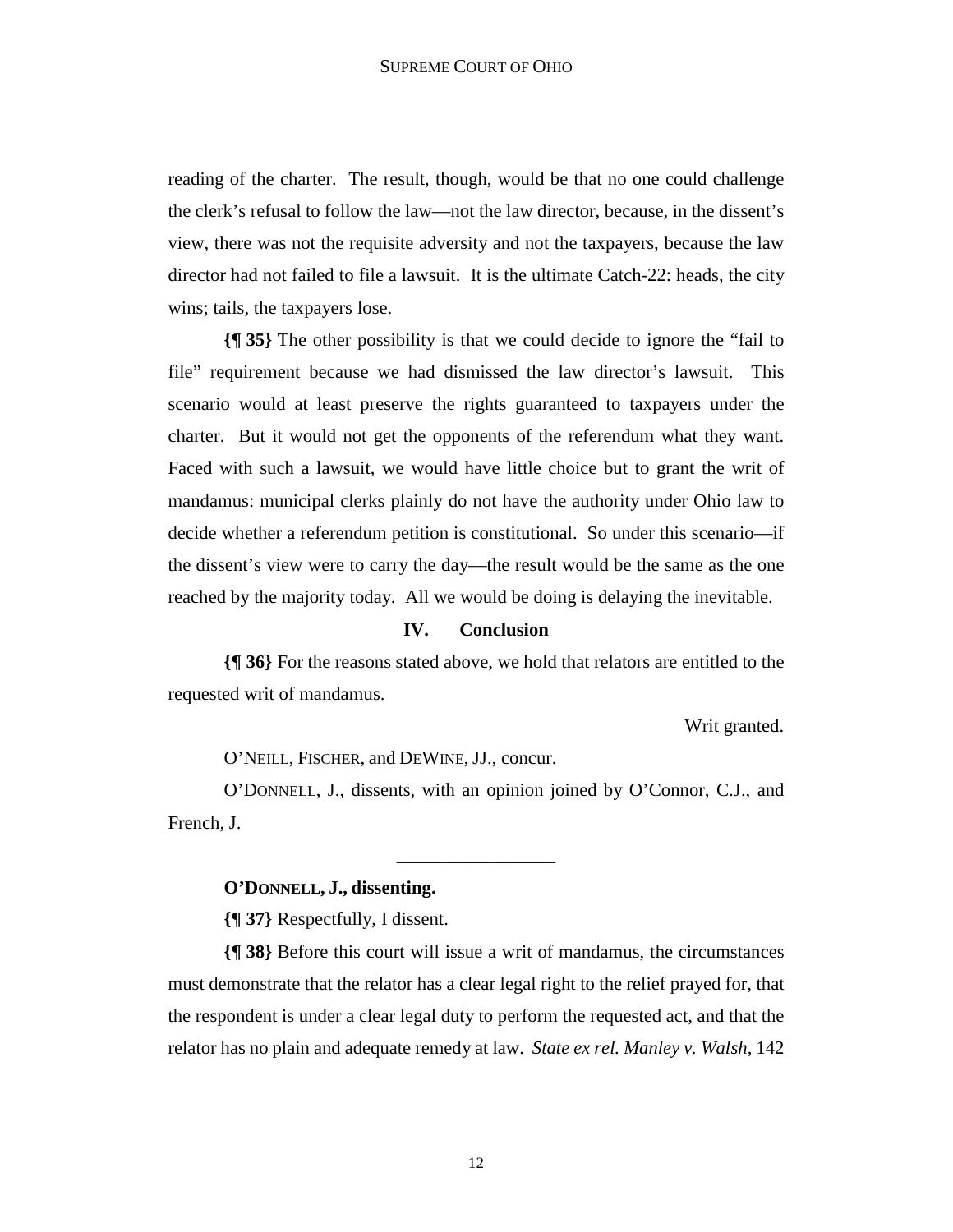Ohio St.3d 384, 2014-Ohio-4563, 31 N.E.3d 608, ¶ 18. "The writ of mandamus is not granted by right. It is a high prerogative writ, and its issuance rests in the sound discretion of the court." *Patton v. Springfield Bd. of Edn.*, 40 Ohio St.3d 14, 15, 531 N.E.2d 310 (1988).

**{¶ 39}** Nonetheless, this court decides only cases that present actual controversies. *State ex rel. Ebersole v. Delaware Cty. Bd. of Elections*, 140 Ohio St.3d 487, 2014-Ohio-4077, 20 N.E.3d 678, ¶ 44; *Fortner v. Thomas*, 22 Ohio St.2d 13, 14, 257 N.E.2d 371 (1970).

**{¶ 40}** And as we explained in *State ex rel. Barclays Bank, P.L.C. v. Hamilton Cty. Court of Common Pleas*, 74 Ohio St.3d 536, 660 N.E.2d 458 (1996),

Actual controversies are presented only when the plaintiff sues an adverse party. This means not merely a party in sharp and acrimonious disagreement with the plaintiff, but a party from whose adverse conduct or adverse property interest the plaintiff properly claims the protection of the law. Thus, we hold that the presence of a disagreement, however sharp and acrimonious it may be, is insufficient to create an actual controversy if the parties to the action do not have adverse legal interests.

*Id*. at 542.

**{¶ 41}** Here, the law director and the clerk are not adverse parties with adverse legal interests. Pursuant to Section 78 of the Cleveland City Charter, the law director serves at the pleasure of the mayor, and pursuant to Section 31, the council clerk serves at the pleasure of the city council. Thus, the law director and the council clerk each answer to people whose interests are aligned in favor of the arena renovation and in opposition to the referendum. The law director worked with the mayor and the city council—as required by Cleveland City Charter Section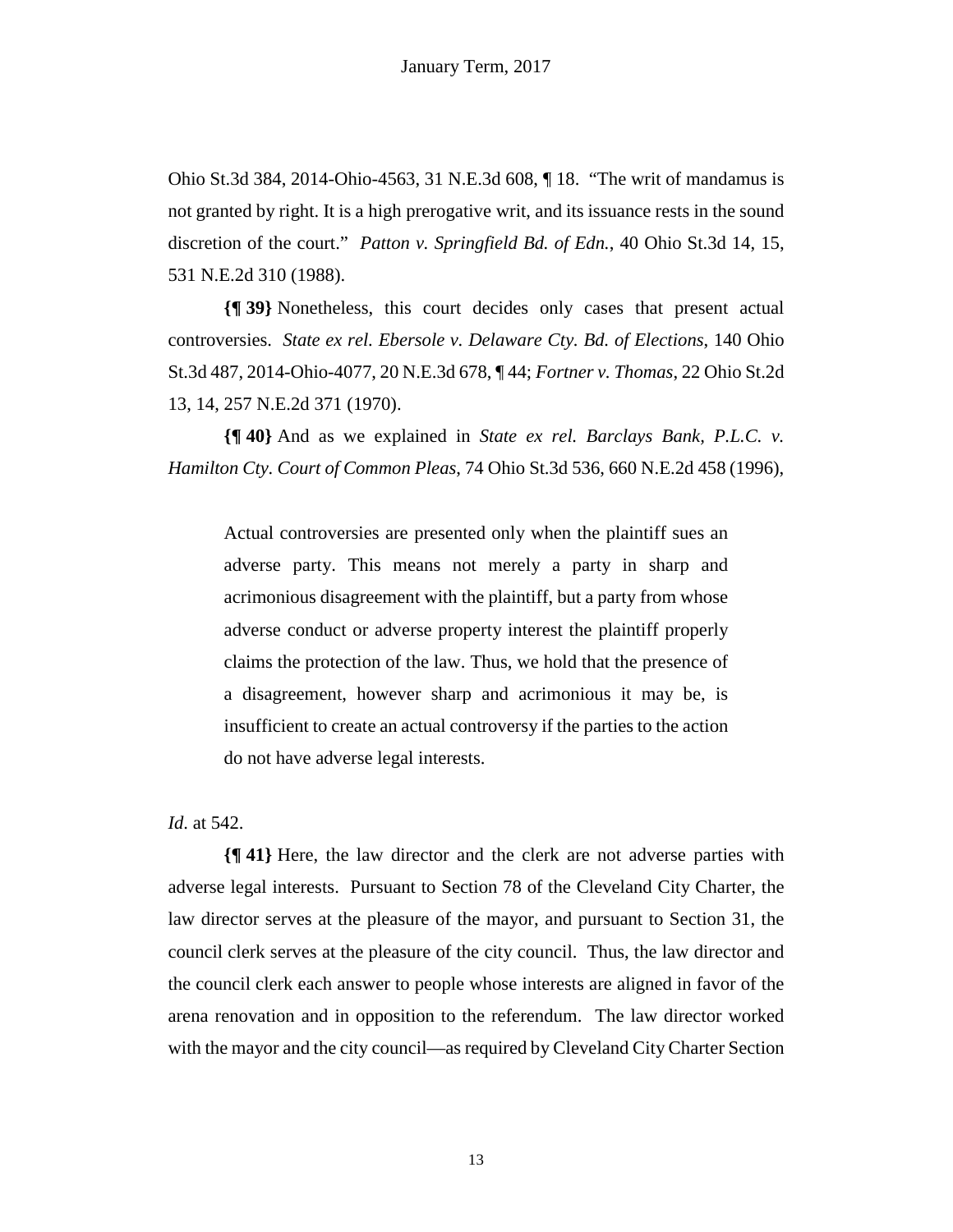83—in enacting the tax exemption to secure financing for the arena renovation. Supplemental Agreement No. 1 to the Cooperative Agreement contains the endorsement by the law director as required by Section 83, and the law director, along with the finance director of the city of Cleveland, are signatories on behalf of the city.

**{¶ 42}** When the petition seeking a referendum was presented to the clerk of the city council and the clerk refused to certify it, Cleveland City Charter Section 89 required the law director to file an action in mandamus. That section provides: "In case any officer or commission fails to perform any duty required by law, the Director of Law *shall* apply to a court of competent jurisdiction for a writ of mandamus to compel the performance of such duty." (Emphasis added.)

**{¶ 43}** Nonetheless, the charter contemplates that the law director may be unwilling or unable to bring such an action, and it states in Section 90:

In case the Director of Law, upon written request of any taxpayer of the City, fails to make any application provided for in the preceding three sections, such taxpayer may institute suit or proceedings for such purpose in his own name on behalf of the City. No such suit or proceeding shall be entertained by any court until such request to the Director of Law shall first have been made, nor until the taxpayer shall have given security for the costs of the proceedings.

Thus, when the law director cannot or does not comply with Section 89, Section 90 authorizes a taxpayer to institute a mandamus action if the taxpayer has asked the law director to institute an action and the law director fails to do so.

**{¶ 44}** But here, the law director seems to have recognized that filing this mandamus action may have raised a conflict of interest, and she appointed outside counsel to represent both parties and then brought this action in her own name.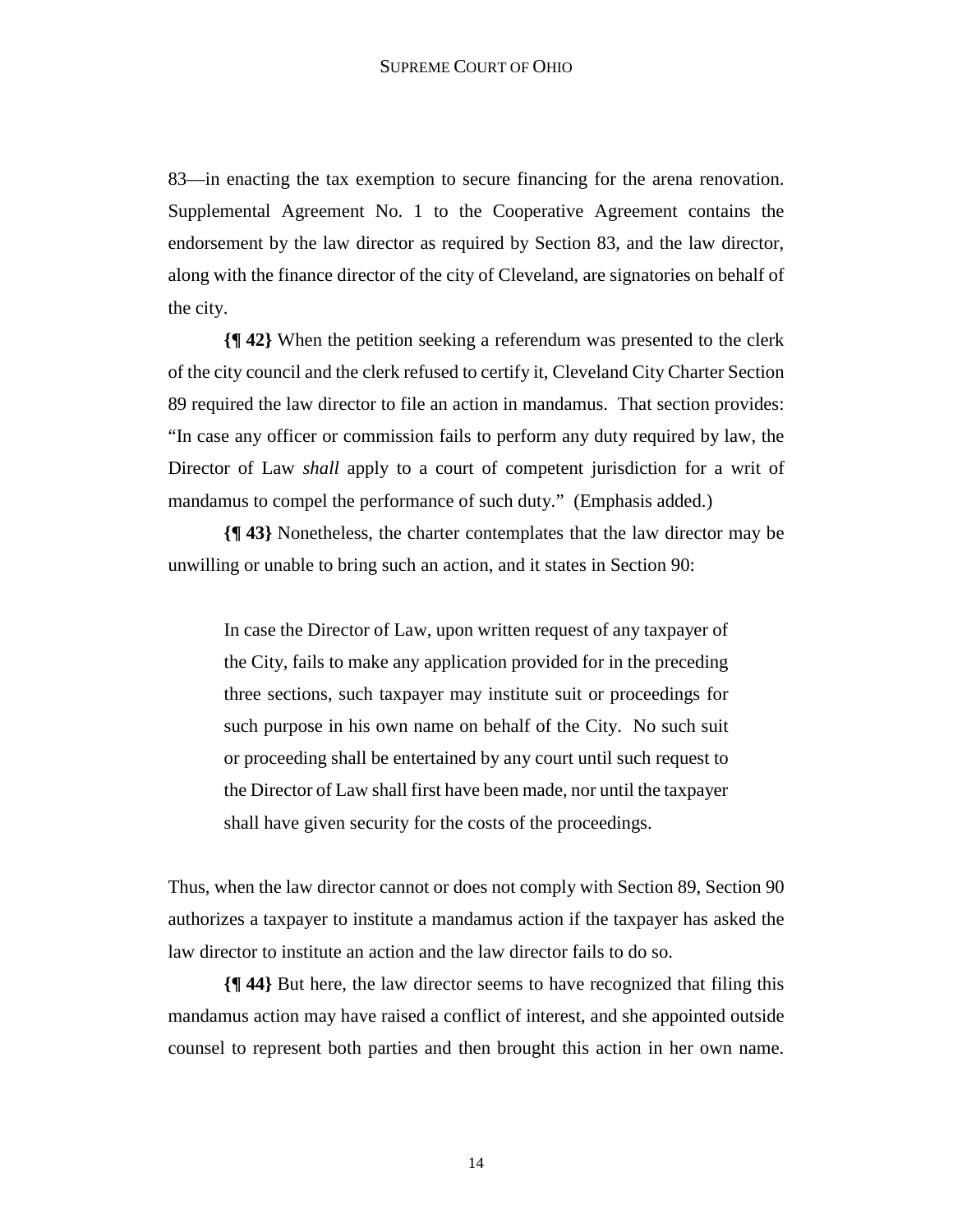However, the appointment of outside counsel does not change the fact that the named parties to this mandamus action lack adverse legal interests—outside counsel is not the party in this case but only an advocate with no standing to bring this action in its own right. *See State ex rel. Wood v. McClelland*, 140 Ohio St.3d 331, 2014-Ohio-3969, 18 N.E.3d 423, ¶ 10 ("lawyers do not have standing to bring claims in their own names based on violations of their clients' rights"). And without adverse parties to this litigation, there is no justiciable issue that this court can decide.

**{¶ 45}** The majority confuses standing with the need for an adverse legal interest. After all, *State ex rel. Nimon v. Springdale*, 6 Ohio St.2d 1, 5, 215 N.E.2d 592 (1966), on which it relies, is a taxpayer standing case. And although standing and adverse legal interests are both necessary components of a justiciable case, they are different concepts—standing requires either a personal stake in the outcome of the controversy, *Fed. Home Loan Mtge. Corp. v. Schwartzwald*, 134 Ohio St.3d 13, 2012-Ohio-5017, 979 N.E.2d 1214, ¶ 21, or the authority to sue created by legislation, *Moore v. Middletown*, 133 Ohio St.3d 55, 2012-Ohio-3897, 975 N.E.2d 977, ¶ 48.

**{¶ 46}** Section 89 of the Cleveland City Charter gives the law director standing to seek a writ of mandamus to compel an officer or commission to perform a duty required by law without having any personal stake in the controversy. But the existence of standing, by itself, does not demonstrate that the law director and the city council clerk in fact have adverse legal interests in this mandamus action.

**{¶ 47}** In my view, the court ought not to wade into this morass, where the city is essentially suing itself to repeal legislation approved by the legislative branch—because it was enacted by the city council—and authorized by the executive branch—because it was signed into law by the mayor—all in an effort to invalidate a contract that the relator herself signed. This matter is analogous to *State ex rel. Lorain Cty. Bd. of Commrs. v. Lorain Cty. Court of Common Pleas*,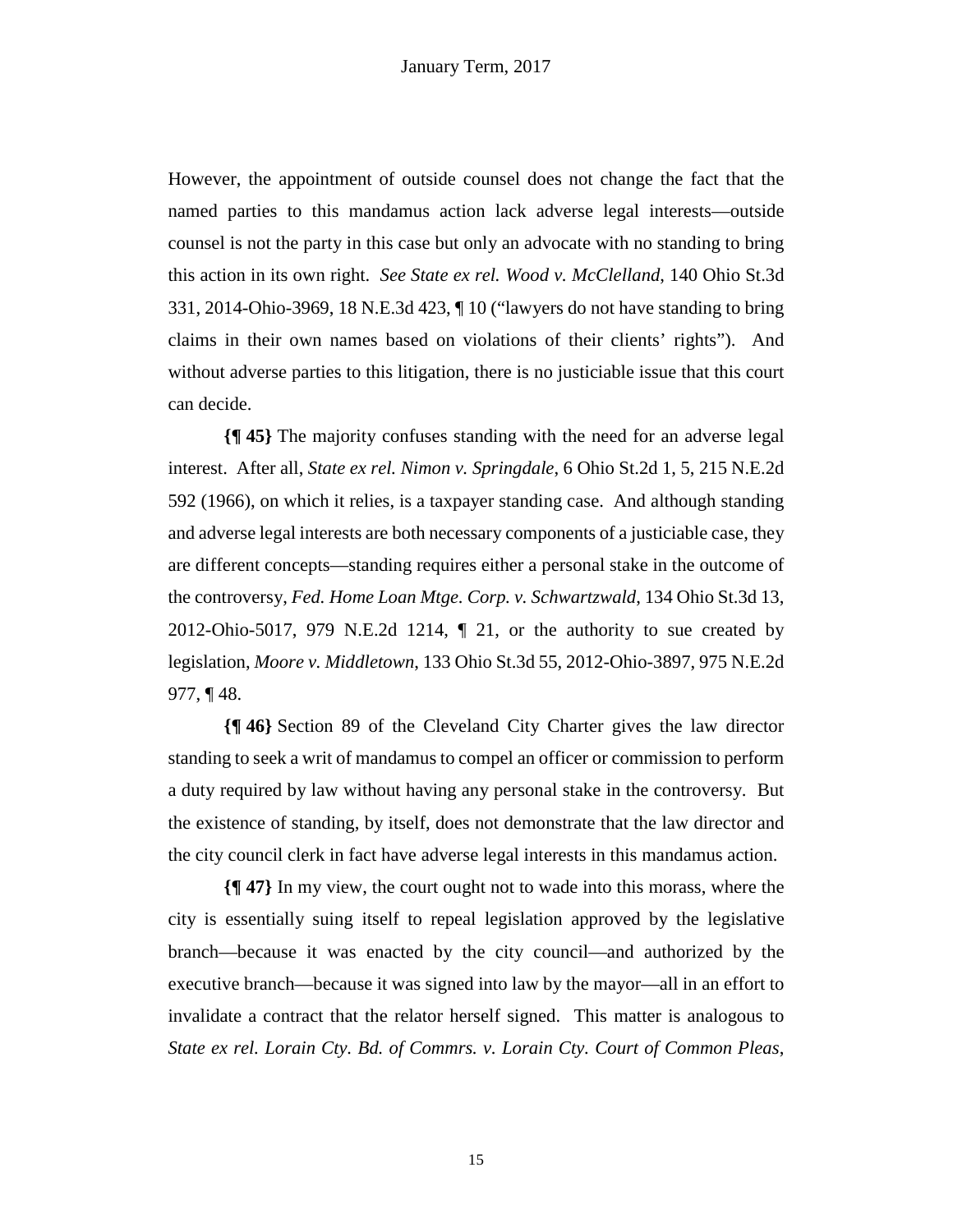143 Ohio St.3d 522, 2015-Ohio-3704, 39 N.E.3d 1245, in which the common pleas court ordered the county commissioners to appropriate funds to pay for security at the courthouse and another facility. In that case, we explained that the common pleas court had no authority to adjudicate the dispute between the county commissioners and the county sheriff; because the sheriff had not sued the commissioners, there were no adverse parties before the court and no justiciable controversy presented for decision. *Id*. at ¶ 2, 21.

**{¶ 48}** Similarly here, the law director and the clerk are not adverse parties, there is no justiciable controversy for this court to decide, and this action should be dismissed. *See Kincaid v. Erie Ins. Co.*, 128 Ohio St.3d 322, 2010-Ohio-6036, 944 N.E.2d 207, ¶ 20.

**{¶ 49}** I recognize that the taxpayers who circulated the referendum petitions have been permitted to intervene in this action. However, that does not save this case from dismissal. We determine justiciability as of the commencement of suit, and post-filing events, such as the substitution of the real party in interest for a party with no standing to sue, cannot cure a lack of justiciability at the outset. *See Schwartzwald*, 134 Ohio St.3d 13, 2012-Ohio-5017, 979 N.E.2d 1214, at ¶ 24-26, 38. These intervenors were not the parties that filed this action, and therefore they cannot make this nonjusticiable controversy retroactively justiciable.

**{¶ 50}** The majority's reliance on its forecast of a parade of horribles is nothing more than an "in terrorem" argument that the taxpayers may or may not be able to institute suit in their own names if the court were to dismiss this case, and its speculation that eventually the case might end up in the same place as proposed by the majority is contrary to our role as a court. After all, it is well-settled law that this court does not issue advisory opinions. *State ex rel. LetOhioVote.org v. Brunner*, 123 Ohio St.3d 322, 2009-Ohio-4900, 916 N.E.2d 462, ¶ 51; *State ex rel. White v. Kilbane Koch*, 96 Ohio St.3d 395, 2002-Ohio-4848, 775 N.E.2d 508, ¶ 18, citing *State ex rel. Baldzicki v. Cuyahoga Cty. Bd. of Elections*, 90 Ohio St.3d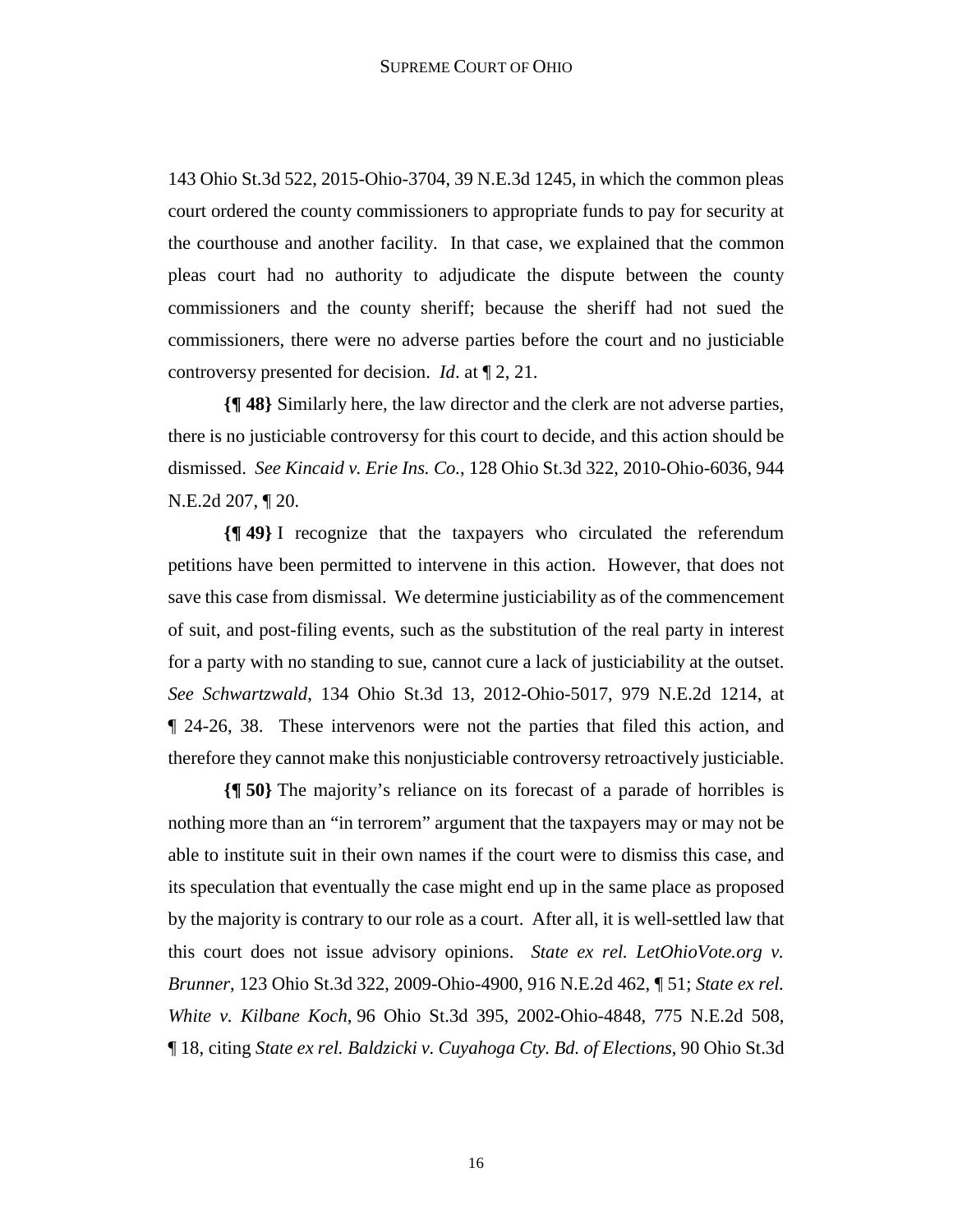238, 242, 736 N.E.2d 893 (2000), and *Egan v. Natl. Distillers & Chem. Corp.*, 25 Ohio St.3d 176, 495 N.E.2d 904 (1986), syllabus. The predictive exercise is also highly unseemly because it reads like an advocate's brief rather than an opinion of this court.

**{¶ 51}** A thorough review of the facts of this case leads to the conclusion that there is no justiciable issue for this court to decide because the law director and the city council clerk lack adverse legal interests, and therefore I would dismiss the complaint.

O'CONNOR, C.J., and FRENCH, J., concur in the foregoing opinion.

\_\_\_\_\_\_\_\_\_\_\_\_\_\_\_\_\_

Roetzel & Andress, L.P.A., Stephen W. Funk, and Leighann K. Fink, for relator.

The Chandra Law Firm, L.L.C., Subodh Chandra, and Peter Pattakos, for intervening relators.

Walter Haverfield, L.L.P., R. Todd Hunt, Aimee W. Lane, and Benjamin G. Chojnacki, for respondent.

Mayle, Ray & Mayle, L.L.C., and Andrew R. Mayle, urging granting of the writ for amicus curiae Property Investor's Network, Inc.

Goldstein Gragel, L.L.C., Susan L. Gragel, and Richard L. Stoper Jr., urging denial of the writ for amicus curiae Building Laborers' Union Local 310.

Michael W. Deemer, urging denial of the writ for amici curiae Downtown Cleveland Alliance and Greater Cleveland Sports Commission.

Jason Hillman, urging denial of the writ for amicus curiae Cavaliers Operating Company, L.L.C.

Calfee, Halter & Griswold, L.L.P., and James F. Lang, urging denial of the writ for amici curiae Rick Chiricosta, Christopher M. Connor, Dr. Delos Cosgrove, Alexander Cutler, Carole Hoover, Chuck Jones, Jerry Kelsheimer, Bill Lacey, Ed